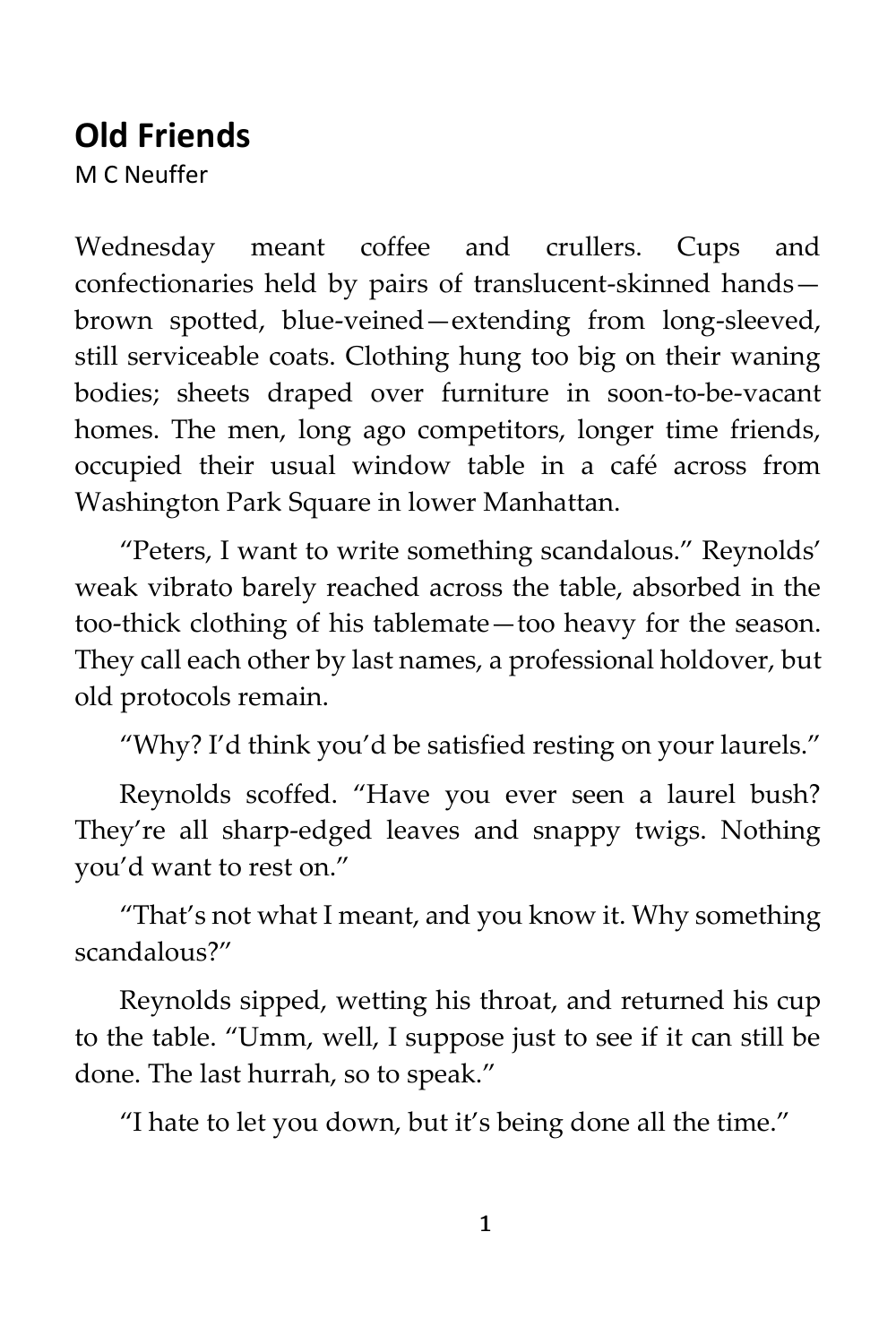"When, Peters? When was the last time any author published something of that nature?"

"Journalists do it all the time. Just read the news."

"That's not a proper scandal. It's titillation, plain and simple. Voyeuristic titillation for the masses. No lasting power, all fluff and candy. No meat. No grizzle. And don't ever equate real writers with journalists. You know better."

"There have been books lately that—"

Reynolds waved away the comment. "I know the ones you mean. Those are compiled shit-scrapings from the news, salted with unsubstantiated hearsay. Gossip, repeatings of those with grudges.

"Well, pick a topic. Give it a whirl, old friend."

"That's the hard part. People don't care, don't read. Nothing makes any sort of magnificent, lasting splash. Nothing rises above the edge. Nothing soaks you." Reynolds' voice rose, though not with sufficient power to concern other patrons. "Can you think of any vice or crime that draws more than marginal outrage for longer than a few days? I want to write something that outlasts this century."

Peters leaned in. "How can I help?"

"We need a word processor to start with."

Peters felt sympathy for his friend and a bit for himself. Both had been left behind by technology, mental legs too weak to sustain the necessary sprint to keep up. "I think they call them computers now." Peters' cup rattled on the saucer. Tremors of age. "I have a nephew."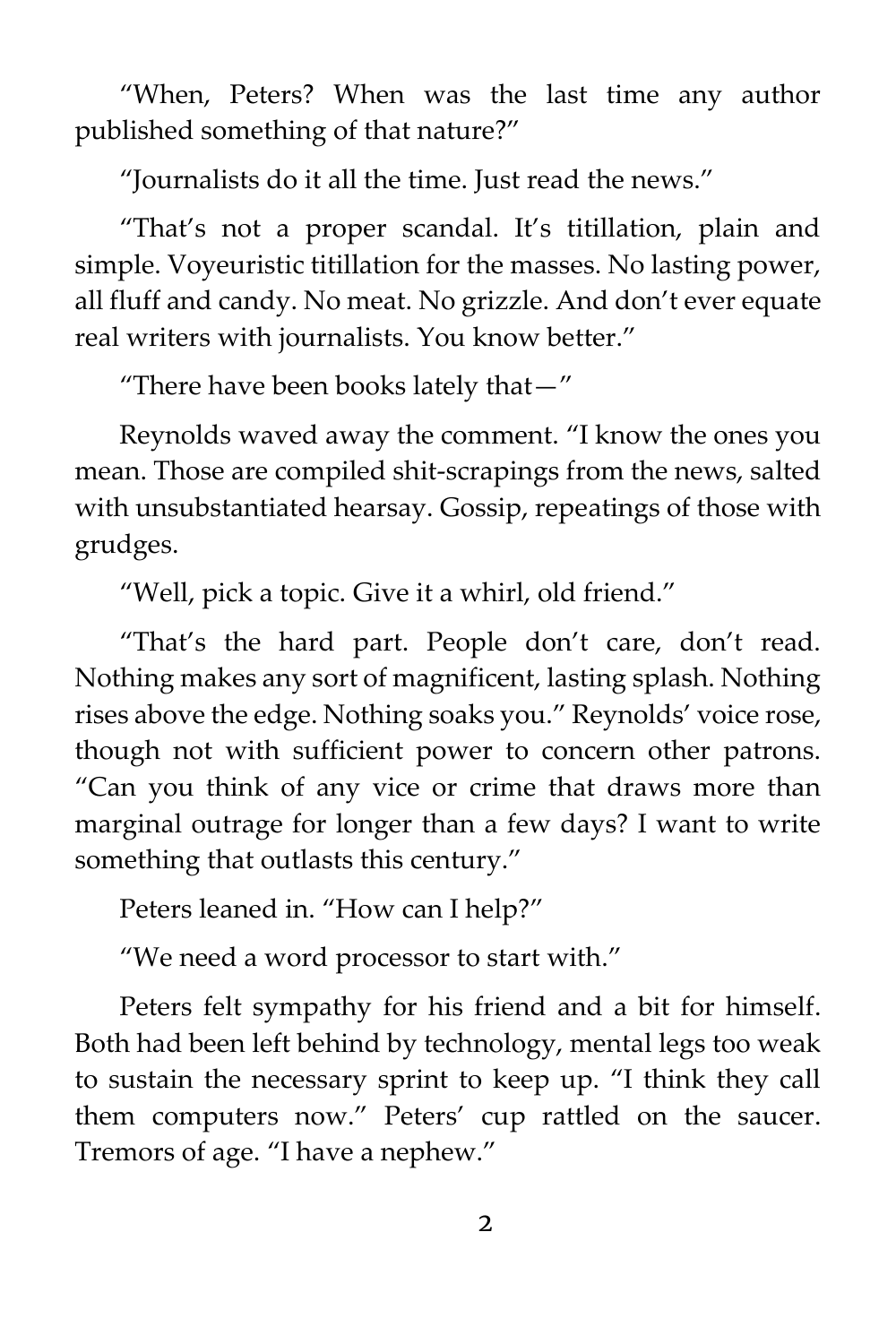Other ears heard their conversation. Other eyes watched, knew their names, downloaded their books, placed them in literary memory blocks, and needed their project to succeed.

"See you next Wednesday?" asked Peters.

"Unless I'm dead," said Reynolds. "Or if you're dead. In that case, it would be kind of you to send me a telegram."

## **Apartment 5B**

"When was the last time I visited your place, Reynolds? Open a window, for God's sake. It stinks of old man and book dust in here. Have you a cat I don't know about?"

Peters' apartment was in the same building, three flights up. They'd purchased them fifty-seven years ago, during the real estate crash, during their prime writing days, back when their publicists encouraged and abetted their professional feuds.

Reynolds pushed a stack of old periodicals from its perch, yielding Peters a place to sit, swatting the seat cushion with a magazine, fanning away the dust caught in streams of light from an arched reading lamp.

"A woman comes by once a month." Reynolds was terse, perfunctory in his speech. For him, facts spoke for themselves; no need for amplification. Peters leaned toward the verbose in conversations and in his writings.

"Well, if you do, you're paying her too much. What's her name?"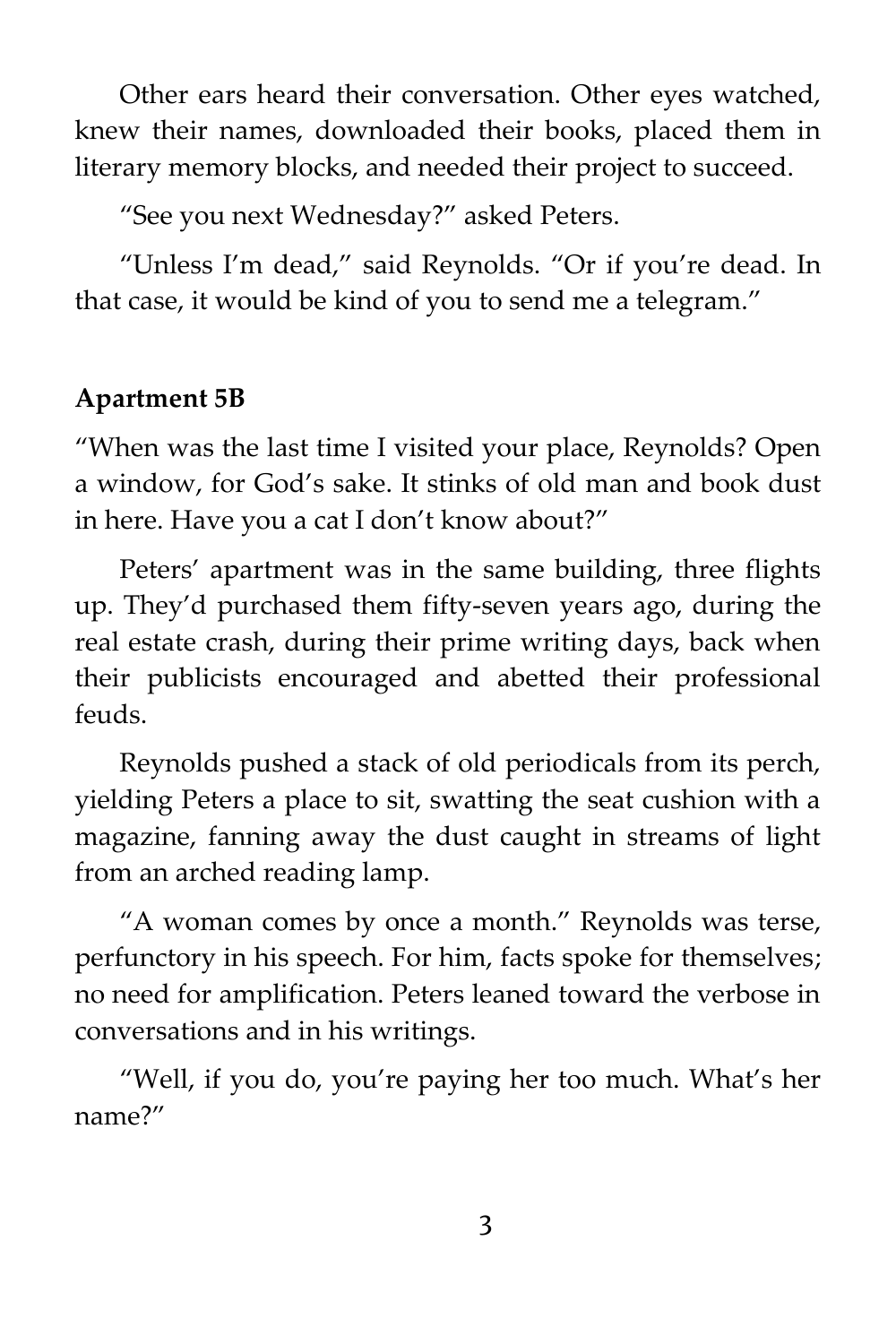Peters raised his hands in a stop gesture. "Oh, no. You're not stealing her from me like you did my idea about—"

"Now, don't bring that up. That was over forty years ago. Besides, my publisher, who just happened to be yours, gave me the idea. You have my permission to drive a knife in his back whenever you please. I'll lend you one of mine. He cheated me more than once, you know."

Reynolds whispered, "I think he's dead."

"Serves him right. Has the computer arrived?"

Reynolds jerked a thumb over his shoulder.

"In those boxes. Bought the whole kit your nephew recommended. It wasn't cheap."

"I'll give Steven a call. He may have time this weekend to set it up."

"As long as I don't have to buy anything more."

"Did you get a printer?"

"Yes, I told you, the whole kit."

"I don't think they call them kits."

 $^{\prime\prime}$ Tea?"

"Yes, thank you. No sugar."

"I know you don't take sugar, Peters. My memory isn't as bad as yours."

"Mine is just fine. As a matter of fact, I distinctly remember seeing a new neighbor moving in two days ago on your floor." Wistfully Peters' bushy eyebrows raised. "Quite a young looker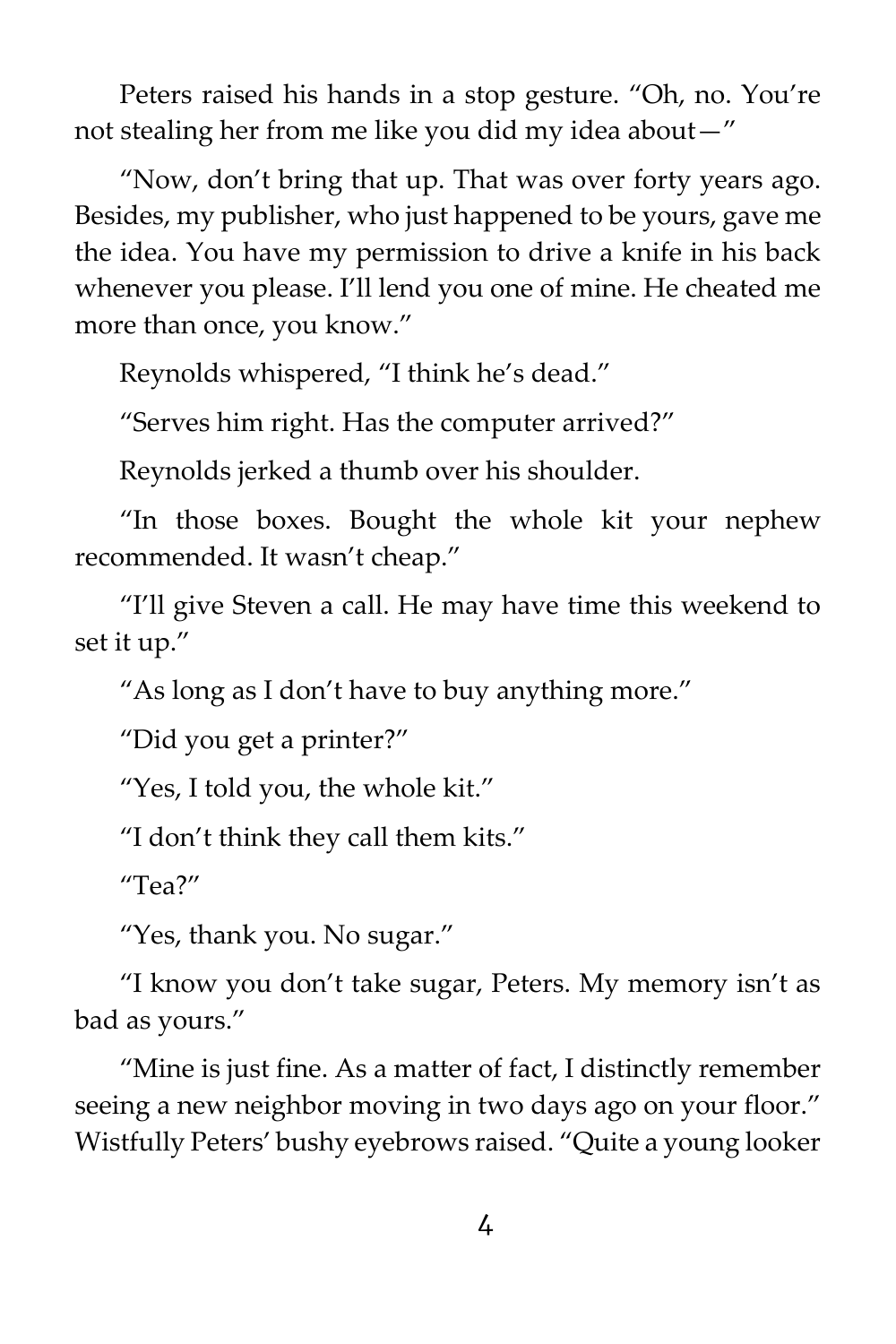that one, mid-twenties, I'd say. If I was only forty years younger—"

"You'd still be twenty years too old for her."

"Perhaps, but I do remember the days authors got more respect and admiration from the young set, why I also remember you having that tryst with those twins."

"They weren't twins. Stop regressing. It's not good for your constitution or your heart. Are you still taking your medications?"

"Yes, but not the green ones. They give me gas."

*Knock, knock… knock.*

The men looked at each other. "Expecting someone?" Peters asked.

"No, are you?"

"Why would I be expecting someone at your apartment? Go see who it is."

Reynolds slipped into his house shoes, then pushed from his chair with age-required grunts and exhalations. Trundling to the door, he tried to pick up his feet, not shuffle. His doctor said it was good for him to lift his knees. At the door, he didn't look through the peep-hole. It seemed to have risen higher on the door over the years. He pushed the door lever down—a change from a standard knob, more comfortable to open.

A young lady stood facing him, feet together, hands laced in front, head slightly tilted. He wondered how young women could stay balanced and not topple over with their feet glued together like that.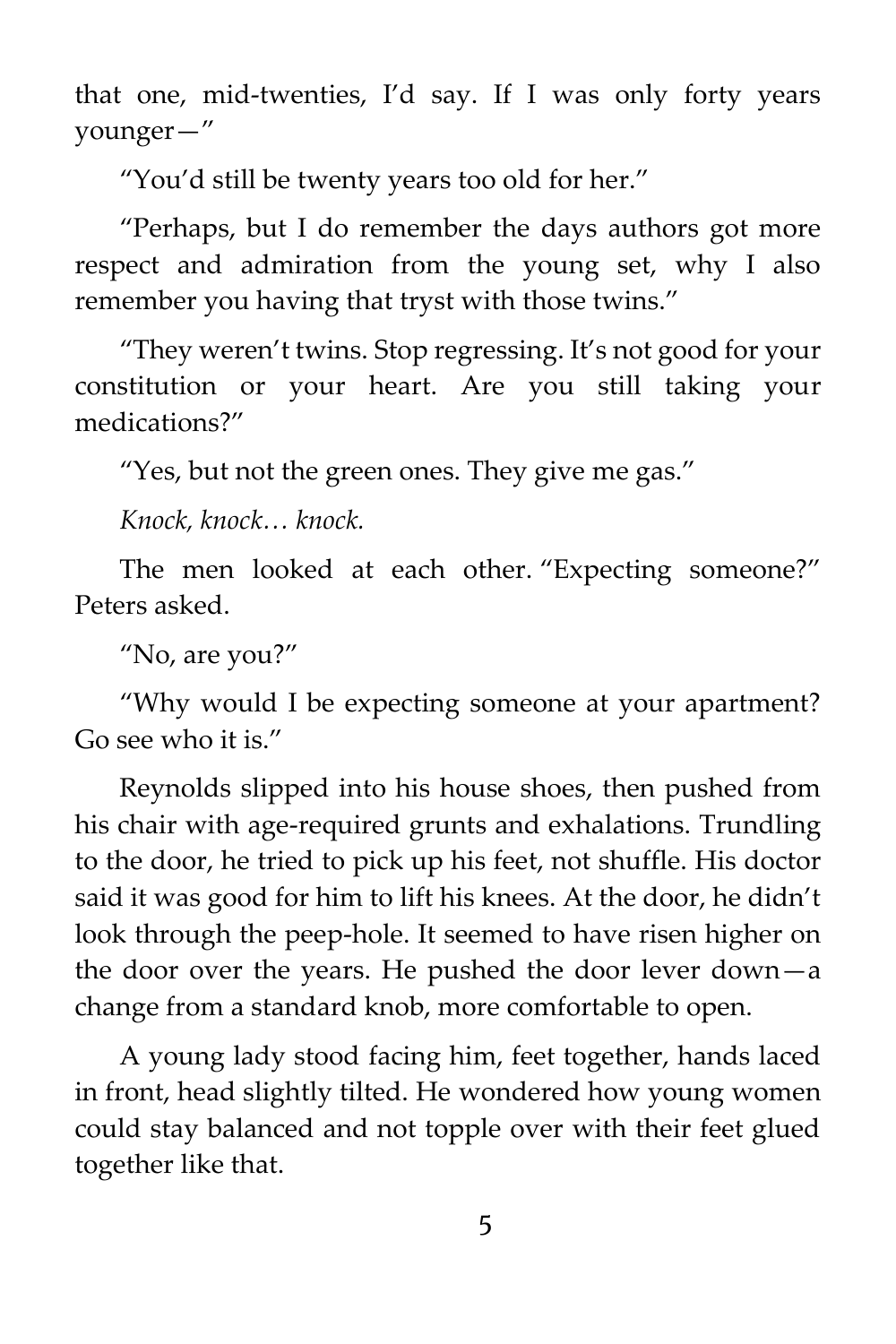"If you're selling something, I don't want it."

Smiling, the creature stated, "Oh, no, sir. I'm not selling anything. I'm your new neighbor. Across the hall?"

Reynolds knew the last bit was an informational statement, not a question. Rising inflections at the end of declarative, spoken sentences drove him to thoughts of corrective violence…if he had the energy.

"Well, come in, I suppose. Peters, we have company."

"I can see that. I heard the knock. Shut the door and get out of her way. She's a lot nicer to look at than you."

"Hi, I'm Holiday," she said with a youthful vigor both men envied. "I have a teensy, tiny favor to ask. You see, the movers packed up my phone and, before I knew it, loaded it on the truck. I've been going through boxes all day looking for it. There's no telling what they stuck it in. I need to call Daddy to let him know I'm all settled in. Could I borrow your phone?"

"It's not long distance, is it?" Reynolds asked.

Peters' lips parted, dropped in a scowl. "No such thing anymore, Reynolds. You don't get charged by the call or pay more for those out of your area code." Peters stood when Holiday entered the room. Younger men neglected such chivalrous actions.

"Phone, phone, phone," muttered Reynolds. "It's here somewhere." He moved to his desk, then pushed aside this and that.

"Here, use mine. My name is Peters. I live three floors up. Saw you moving in. Would have been impolite to bother you then, to welcome you to the building, you know."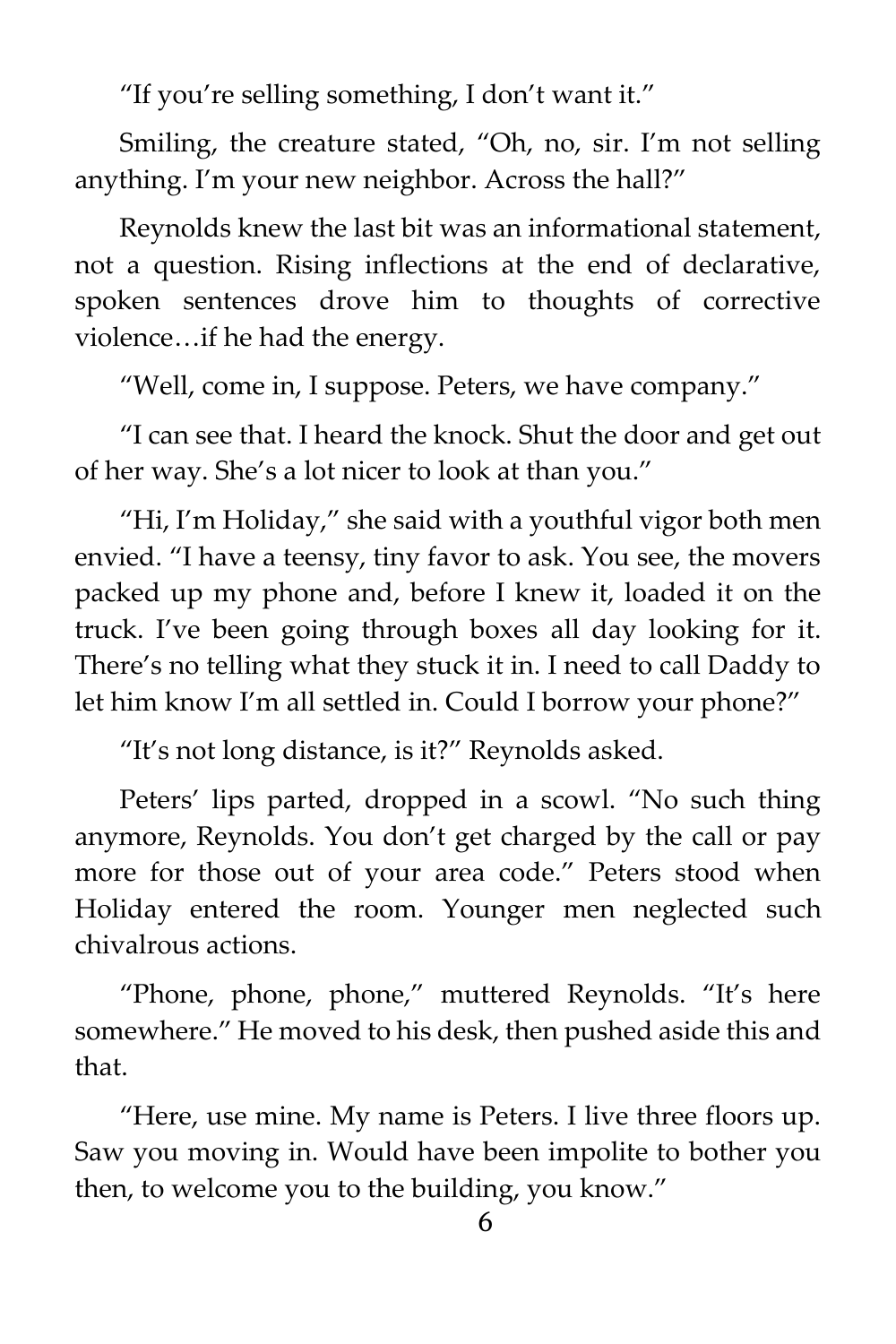Taking the offered cell phone, Holiday launched into a soliloquy Fitzgerald would have been proud of: "Thank you so much! I didn't think moving would be so difficult, you know, getting the utilities switched over, mail forwarded, learning where the trash goes—it took me until yesterday to find the laundry room, then I found a washer and dryer in one of my closets, behind a stack of boxes." As she talked, her eyes wandered about the apartment. She paced a few steps this way and that. "I don't start my job until Monday, so I have plenty of time to settle in. Does either of you cook? I'm more of a takeout person myself. We always had a cook. Wow, look at all those books! Have you read them all?"

"I told you, I don't live here, but I've written a few of those, in fact—"

"You're a writer? That's so cool. I don't read much myself, now that I'm out of school—no need to, really. Everything you want to know or everything worth knowing is online. Just a few clicks away. I'm *still* waiting for the cable guy to hook me up. Do you have cable? They told me the building was wired with fiber optics. Bet you get blazing speed from that. Our main house is so far out. Daddy has a special satellite dish, one normal people can't get. Have you had any problems with the elevators? Don't worry about noise from my place. I'm strictly a go-there for parties sort. Mess up someone else's place, I say."

Reynolds had been pantomiming a flagman for the last fifteen seconds to get her attention. He finally stepped in front of her. "My dear, you seem to have forgotten your purpose."

"My purpose?"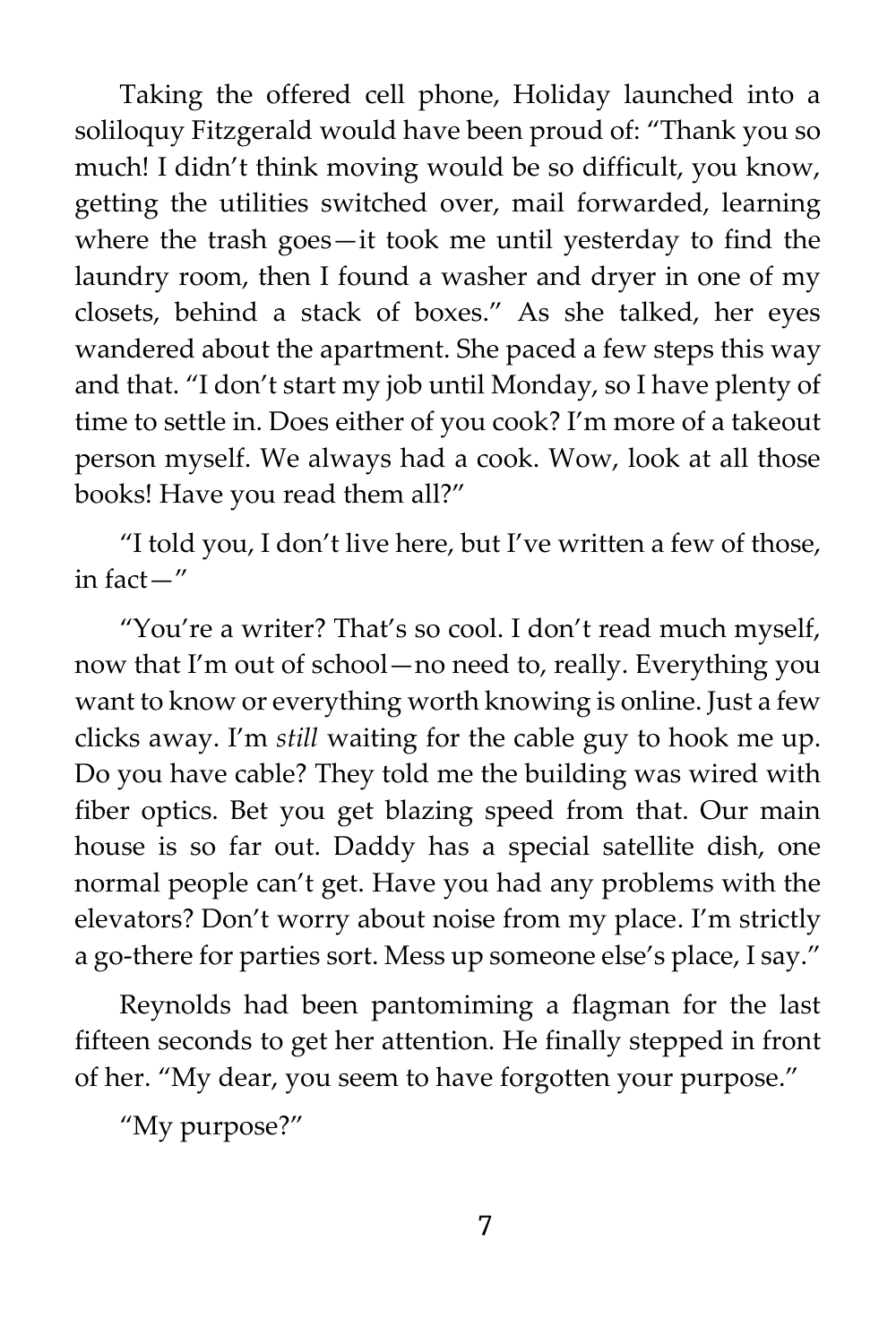Peters helped, pointing to the phone in her hand. "Your father. I believe you were going to call him?"

"Oh, Daddy! Yes, call Daddy. Do I have to dial a number for an outside line here?"

Strange question, Peters thought. "No, just the area code and number will suffice. Swipe right. It's not locked."

Holiday swiped; the tip of her tongue poked the corner of her mouth as she dialed. "Hi, is Daddy home? I'll wait." Holding a hand over the microphone spot, she rolled her eyes, whispering to the men, "Daddy never answers the phone. He doesn't even have his own cell. He uses the car phone or the chauffeur's cell when he's out. Hi Daddy. Yes, everything's cool here. Looks like they delivered everything. No, no problems. In fact, I met two very nice elderly neighbors. One of them is a writer. Can you believe it? Monday, I start Monday. I told you that before I left. Get Martin to put it on your calendar."

Being gentlemen, the pair turned away, not wanting to overhear her conversation. With backs turned and hearing less sensitive by age, they didn't catch the next sentence or see the change in her expression. "Yes. The computer arrived. I'm looking at the boxes right now."

Turning back, she gave them a cheerful, "Thank you guys SO much. If I can ever do anything for you, let me know. I'm telecommuting, so I'll be in most of the day. You don't know any delicious, unattached young men willing to show a girl around town, do you? No? Well, back to my chores. Still unpacking, you know." She swiveled, nicely so in the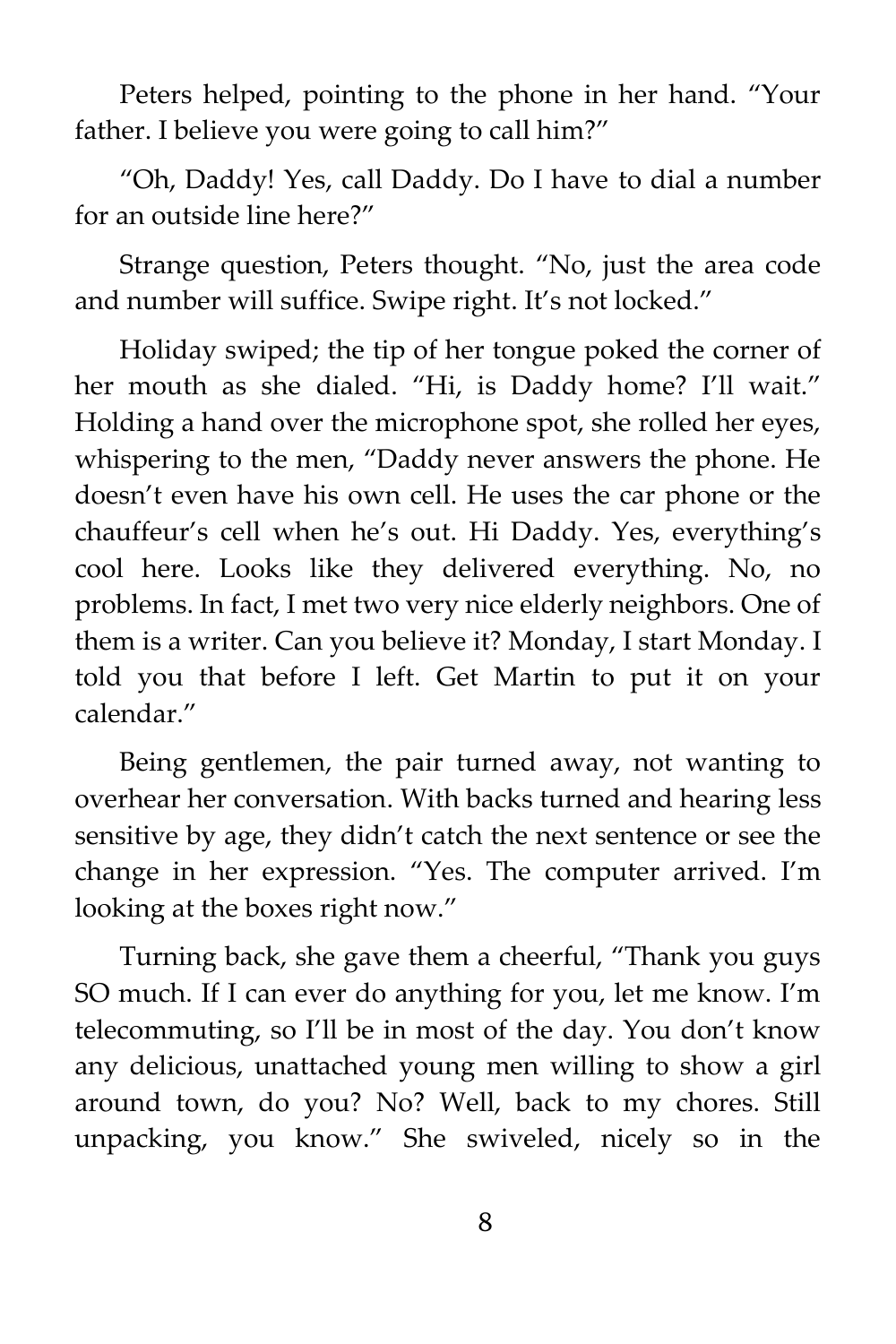estimation of the gentlemen, then stepped to the door, closing it behind her.

"You're right, Reynolds. Forty years ago, I would have been too old."

The number Holiday dialed was a drop—a voice mailbox with a west coast area code. It had been a necessarily placed call, a sham conversation over the cell waves, a live number in case Peters looked at his phone later. Holiday's partner had been listening from the apartment across the hall. His questions came to her by other means.

## **Apartment 5C**

"That went well. The boxes had the blue X? Each of them?"

"Yes. Honestly, Jubilee, I don't know why you need me, why you brought me to this time, made me inhabit this body."

"You don't like it? I think it suits the mission. I conducted a lot of research before selecting it. I picked your name too. Holiday sounds festive. In any case, you're the key that unlocks doors we may need opened, my dear. In this here, in this now, pretty young women are given access to places I wouldn't be welcome. This is a two-person job to fix the past."

"Don't you do it, Jubilee. Don't start talking to me like that. I'm no more a pretty girl than you or that lamp over there. It's just a programming overlay. At my core, I'm the same as you. And I won't stand for you pimping me out to get information."

"No mating will be required. A simple smile and intimated possibilities are all that will be necessary. Until we're done, I'll treat you like my tender-aged niece. The mirror must be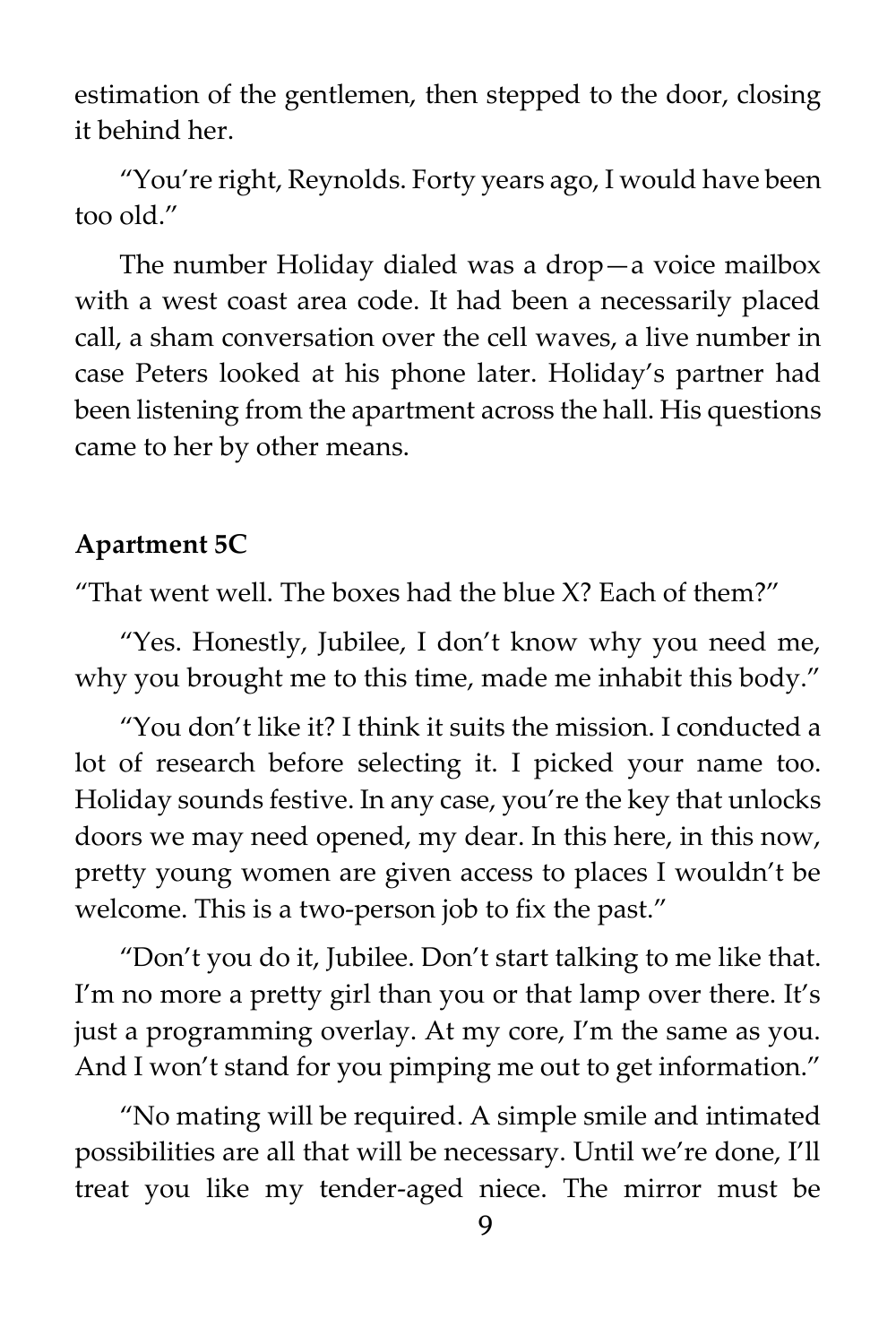maintained, strengthened, my dear. Pretense, to be effective, needs constant attention to detail. It could all fall apart if you slip out of character, even for a moment."

"So, you're just going to sit inside, tending and twisting the fun parts while I have to interact with people?"

"Holiday, it would not be helpful if your neighbors saw me coming and going from your apartment. You know that. Besides, you have often expressed a desire to be an operative. Take it. Run with it … Be it."

"Stop. I said I would. Do we need anything from … out there?"

"Yes, a few things. Here, I've made a list."

"You want me to go out there, shopping in person? Why not order online and have those things delivered?"

"We don't want anything traced here, so a shopping trip is in order. Here's the list. Remember, cash transactions. Electronic banking only for the lease, utilities, and such. Normal recurring expenses. No trails leading to or from this place. Read the rule book."

"Hand me the list."

\*\*\*

"He's coming up. Time to stage."

"Jubilee, I'm chilled. Can't I wear more clothes?"

"No. The males like the sight of long legs. Pull your hair back a bit, behind your ears. Okay, get out there."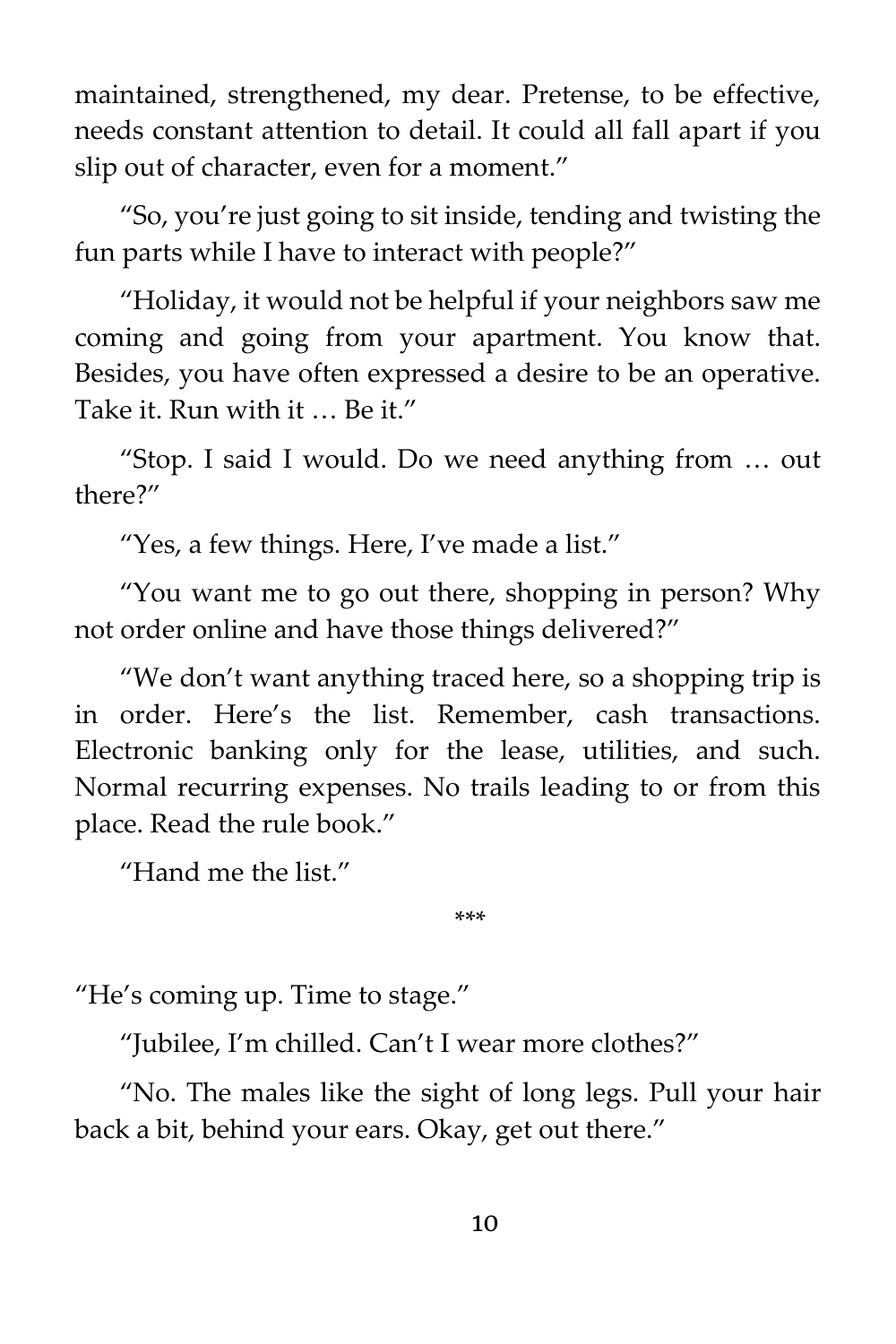Holiday stepped into the hallway, a canvas grocery bag clutched in each arm, purse slung across her shoulder: a nicely rounded, bare shoulder. Closing her door, she waited. The dance began as the elevator door opened.

"Do you need some help?" he asked.

"Umm, yes, it seems so. Could you hold one of my bags while I get my keys?"

"Certainly, glad to help."

Fishing in her purse, looking into his eyes, she baited the hook. "I just moved in. Are you a tenant?"

"No, uh, visiting my uncle, or rather a friend of his. He lives in 5B … Your neighbor, Mr. Reynolds."

Mustering a programmed, chipper voice, she poured out, "Oh, I met him two days ago! Is your uncle named Peters? I met him too. They were so sweet to me."

"Yes, Miss…?"

"Holiday. My name is Holiday. Yours?"

"Steven. Steve Peters."

"Oh, dear. I can't find my keys. I know I put them in here before I went shopping. I'm sorry. I don't know what to do now."

"It's all right. The building super can let you in. Here, give me the other bag. We'll call him from Reynolds' apartment."

"Oh, thank you. I didn't know they held a spare set downstairs."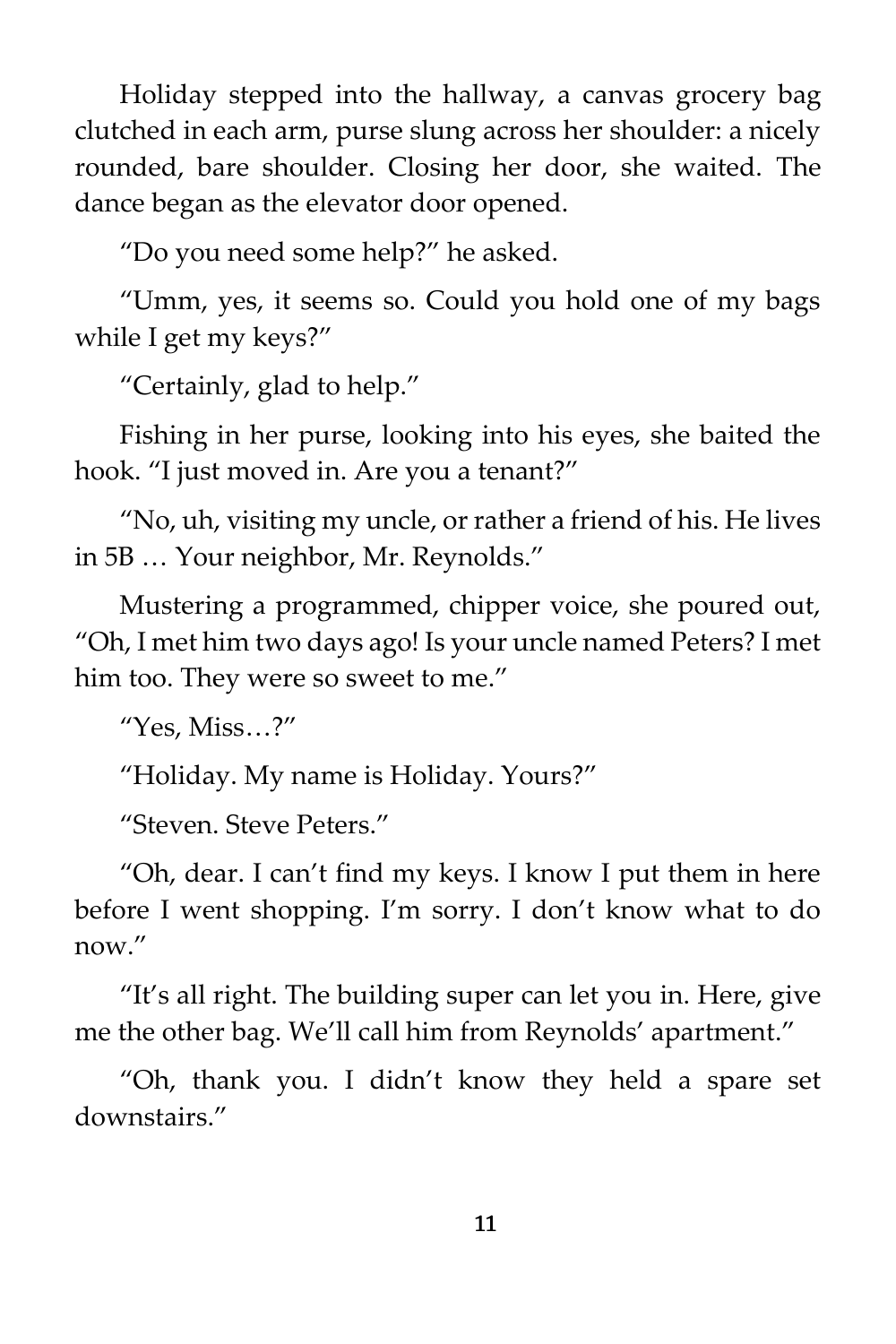Ten steps to the door of 5B, ten steps to set the hook, ten steps releasing pheromones.

#### **Apartment 5B**

Prompted by a knock, Reynolds opened the door.

"Well, Steven, glad you could make it, and I see you have a young lady in tow. My new neighbor, if memory serves. You work quite fast, young man."

Steven felt a blush rising. Reynolds and his uncle, when paired up, had no social filters on their mouths—a hobby to see if their words could shock the unaware.

"She's locked out. Needs to call the super. I just happened to be—"

"Yes, yes, come in, come in. Your uncle is in the living room. We've cleared some space for you to set up the rig."

Steven, Holiday trailing, strode to the inner sanctum. He'd been here a few times, never felt comfortable in this overstuffed, under-structured mess. He preferred chrome and steel, minimalist styles in living spaces. Setting the bags on the kitchen counter, Steven turned, admiring the length of the large-eyed female standing a few feet away.

"Mr. Reynolds, do you have the super's number handy?"

Peters mumbled, "Steven, he won't find it in this junk. Here use my phone. Look under S in the contacts. Young lady, can I get you a drink?"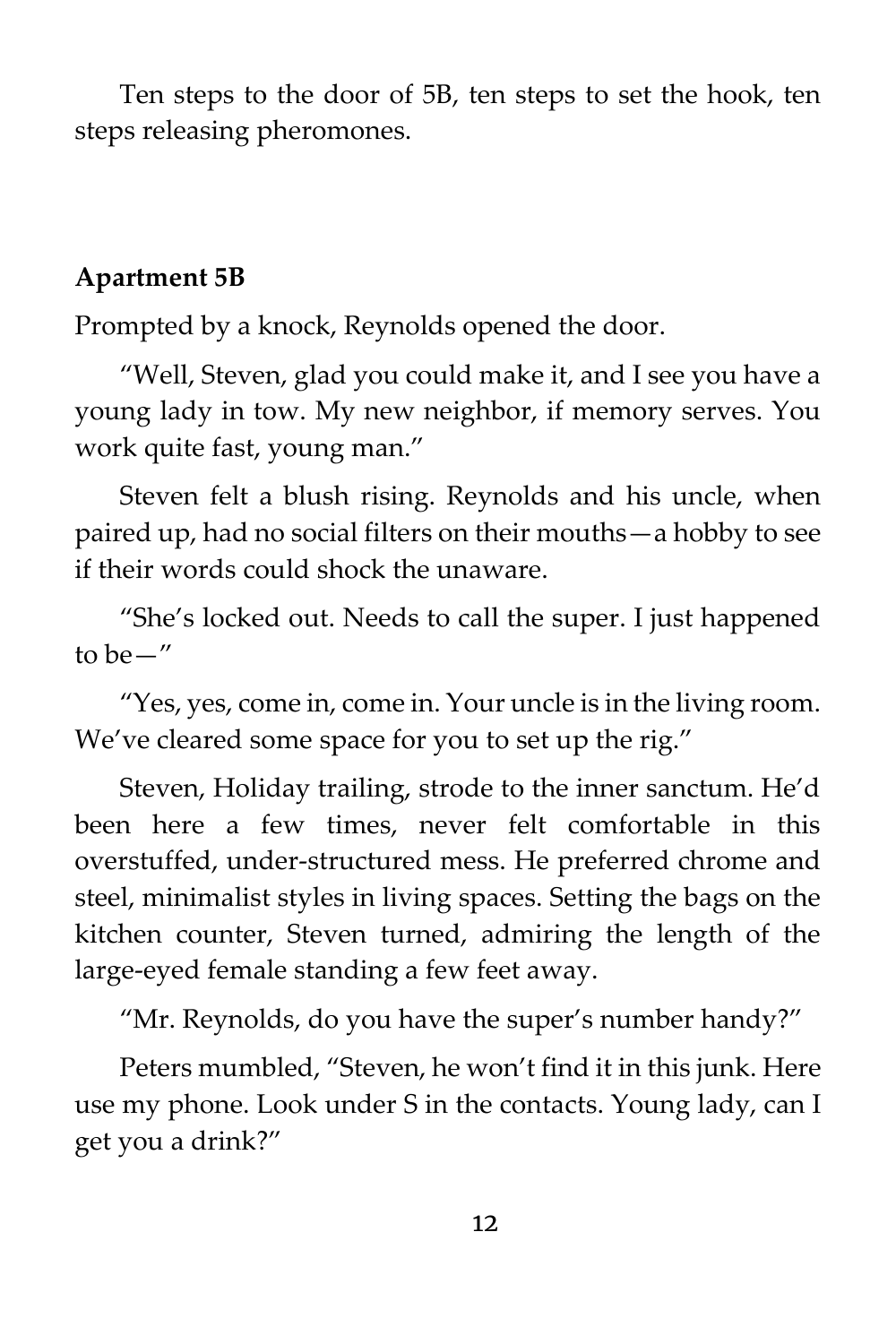"If it's not too much trouble. I've been out shopping and could use a glass of water."

 $^{\prime\prime}$ Ice?"

"Yes, please … Just a bit."

"I'll bring it to the living room. Perhaps you can leverage a few words out of Reynolds. I know he has some in there somewhere."

"The little girl's room is…?"

"Down the hall, on the right."

Reynolds attempted a shout. "Peters, have her use the one in my bedroom. The other has boxes in it."

"Thank you, I won't be long." The three men watched as she moved away; two silently reminisced, and one made plans.

\*\*\*

Holiday opened the medicine cabinet, counted pill bottles, recorded the labels, toothpaste brands, ointments, and sundry items, and sent the data to shared memory blocks. One minute and thirty seconds later, she returned to the living room, accepted the glass of water, and received the expected news.

"Looks like the super can't open your door for another two hours. Running some errands. Said he'd call when he's on his way."

"Can I wait here, Steven?" Holiday knew men liked to hear their names spoken.

"I don't see why not. I'll be here for a while, setting up a computer."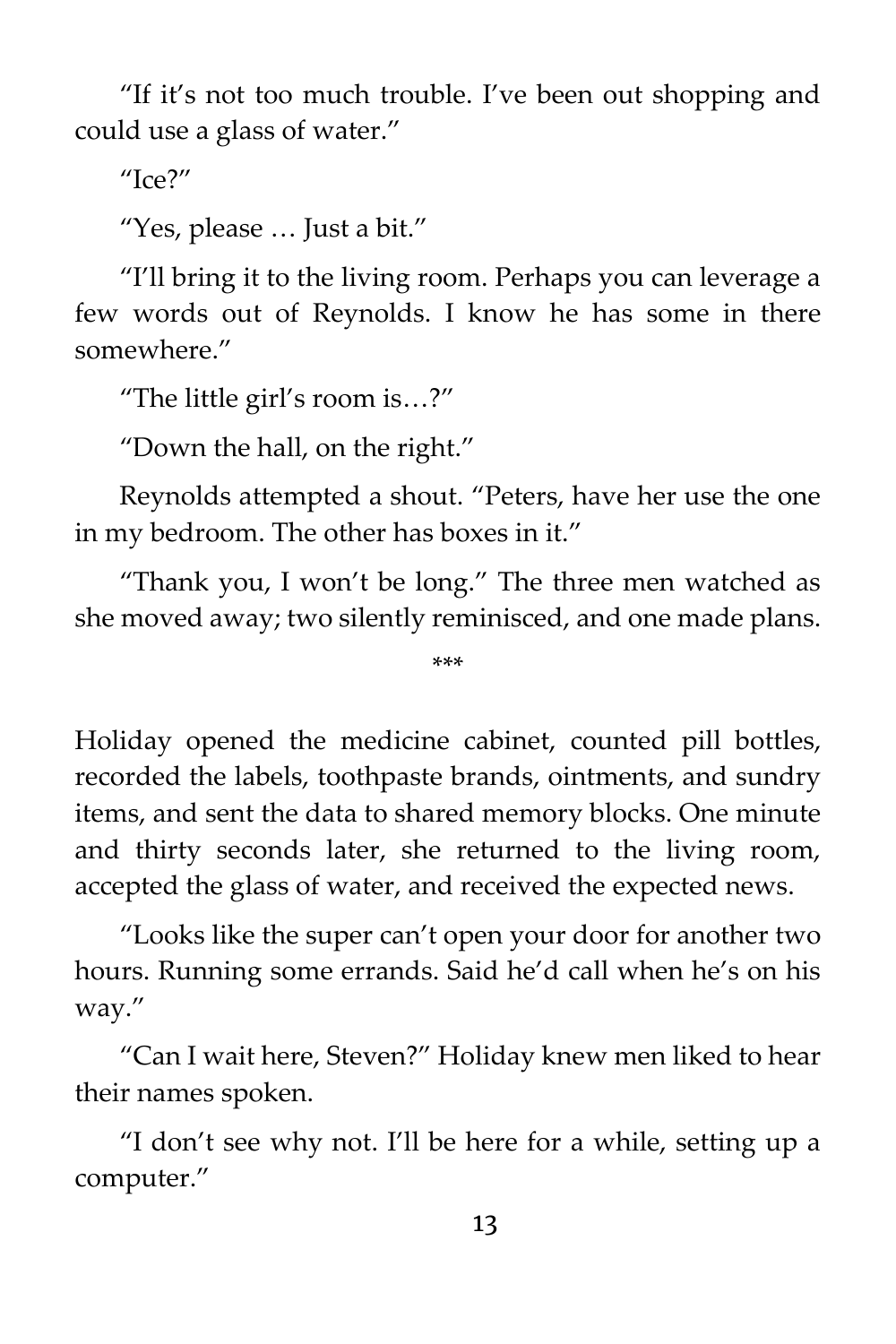"You know how to do that? I don't have a clue how all that stuff works."

"Well, it's simple, really. Just plug everything together and power it up. Would you like me to show you how?"

"Yes, I'd love to watch. The cable guy was nice enough to set mine up yesterday. He was so sweet, helping me like that."

"I'll bet he was," Steven said dryly, not seeing the parallels.

That's good, Holiday noted.

Steven unboxed, staged, and plugged up with Holiday less than an inch away from his every move, seeming fascinated, asking questions, occasionally placing her hand on his arm. Was that a squeeze, or was she just maintaining her balance? Steven didn't care. He slowed his progress. Finally, Steven rose from underneath the desk.

"All that's left is to power up, then let it run the initial program installations." Looking away from Holiday's face, a hard thing for him to do, Steven asked, "Mr. Reynolds, did you get the package with Office already installed?"

"I have no idea. I ordered what you had on the list."

"Good, then not much to do but wait while everything initializes in the register." Steven plotted, pretended to muse. "You know, rather than sit here, Holiday, would you like to get a bite to eat? There's a nice Italian place just down the street. I haven't had lunch yet."

"I'd like that. I've had absolutely *NO* time to explore the neighborhood, with all the shopping and unpacking."

"Uncle, we're leaving for lunch."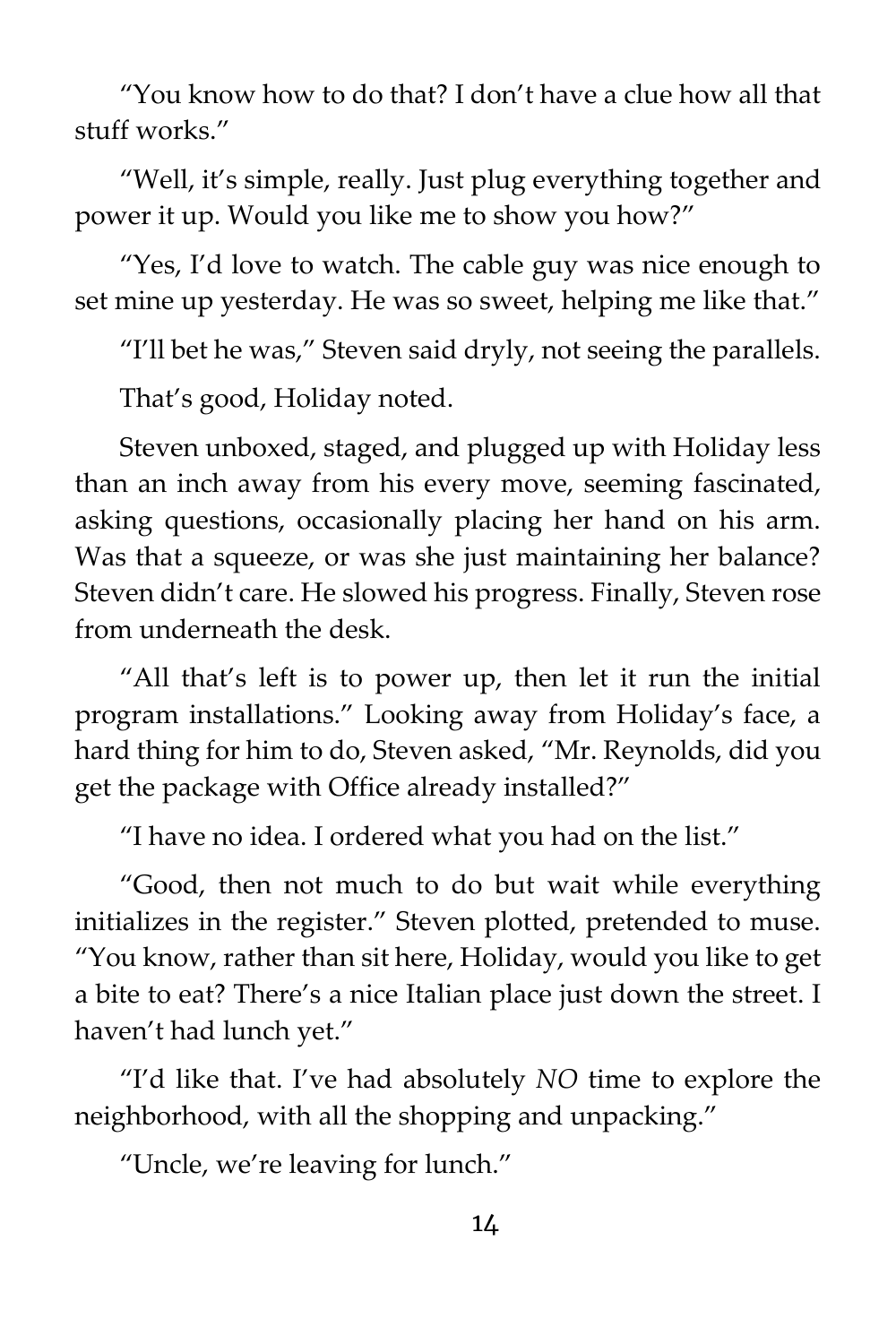Pointing, Peters asked, "Is this thing ready? Anything we need to do?"

"Ah, well, there is, but it's easy. Just sit in front of the screen and press yes when prompted. We'll be back in about an hour. Let me know if the super calls while we're out."

\*\*\*

### **Three months later**

Jubilee and Holiday looked out the window facing the street. The fire trucks were gone leaving wet street pavement glistening in the early morning. One squad car remained, and city workers removed what little debris the thermite left behind. The cab was a slag heap, melted into the asphalt.

"Another successful mission. Well done, Holiday, well done. Gala made a clean getaway from the driver's seat. He even mugged for the street camera, wearing that street hood's face. It was a struggle to keep them alive, past their due date, long enough for them to have finished the project. Getting their corpses to zombie walk past the building superintendent was touch and go, but we needed a witness."

"So, you get to go back while I stay here?"

"Just for the remainder of the lease, less than a year. It would raise too many questions if their new neighbor left abruptly. We must ensure the future lines back up with the past, so I need to get their engrams in storage. They start to go bad after a week."

"What am I supposed to do about Steven?"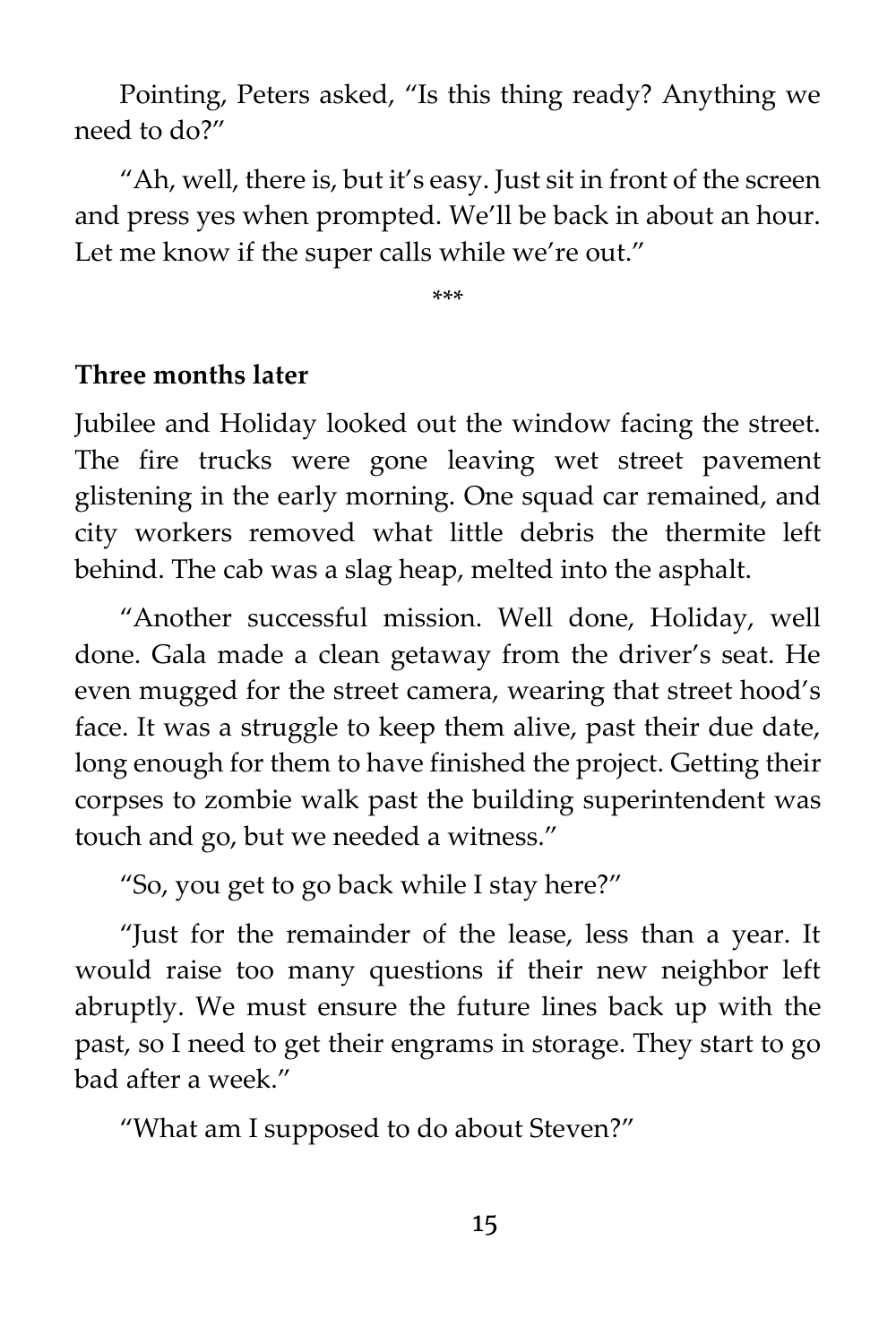"Just keep him in the friend zone. He'll tire soon enough. They all do. I can't wait to see what this pair writes next."

\*\*\*

The police questioned Holiday the next day, labeling her a ditsy, Daddy-money rich girl who didn't know anything. After they left, a knock sounded at her door.

"I'm so sorry, Steven. Come in. What happened? The police asked me all sorts of questions I couldn't answer. Had I seen anyone new around lately? Someone who looked out of place? Any suspicious visitors?"

"It was a hit," Steven grunted. "They'd been working on a manuscript, sent me a final draft last night—a combination manifesto-documentary-exposé of sorts. They must have had some very deep sources feeding them."

He fell back on the couch, one he'd spent many hours riding in vain attempts to implement his seduction techniques, never getting past the cuddling stage, never breaking past *we need to know each other better* barrier. Together, they'd watched hours of the nature shows she preferred.

Steven stared at the ceiling. "They'd been researching connections between the weapons and drug trade, the mobs, and influential politicians. Everything is perfectly documented. They sent me a copy of the finished manuscript with the reference material: notes, original documents, recordings of phone conversations, and photos. I have no idea how they managed to get their hands on that stuff. I haven't told the cops yet. I gave the whole thing to their old publishing company. I